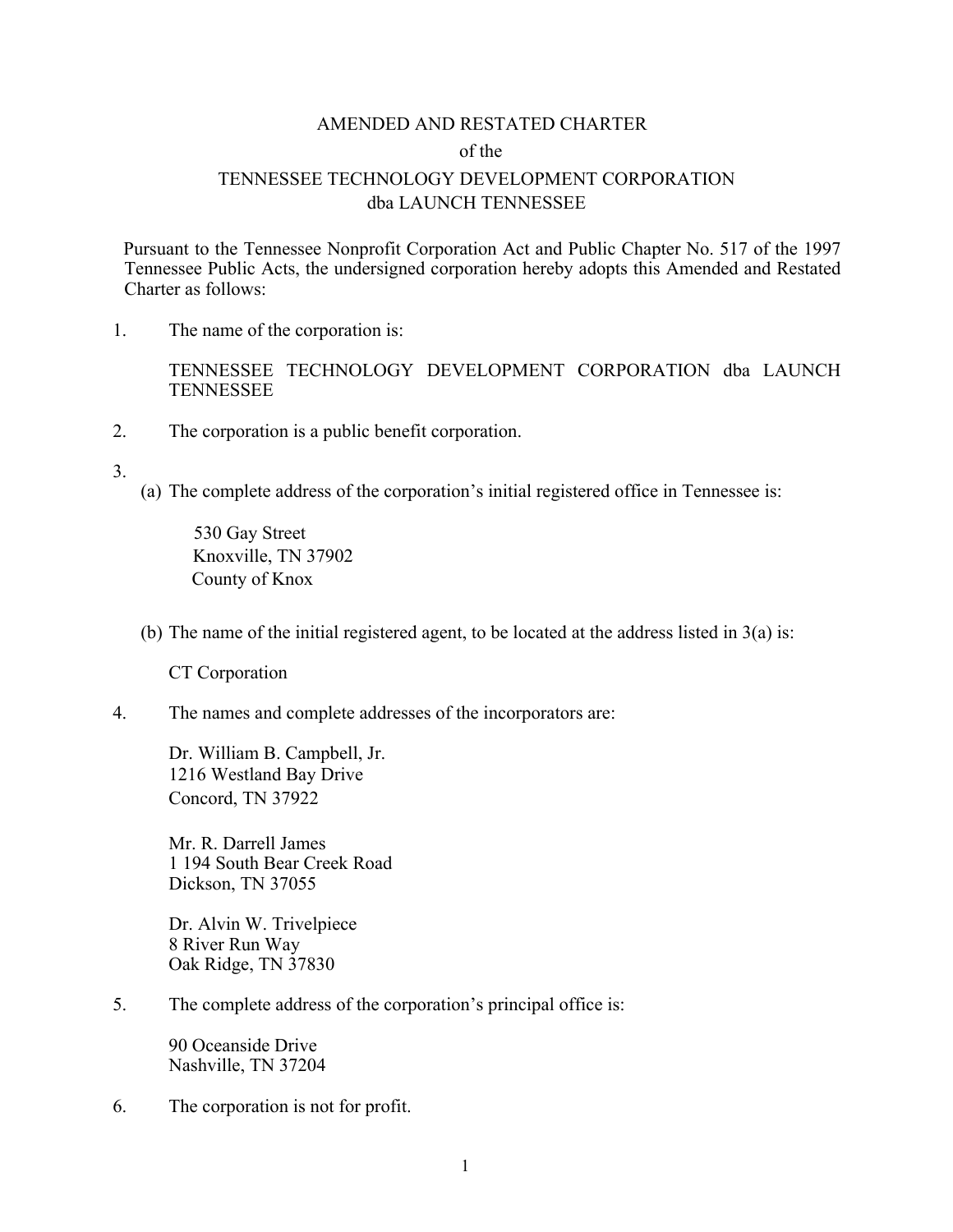- 7. The corporation shall have no members.
- 8.
- (a) The business, purposes, and powers of the corporation are:
	- (1) To strengthen the economy of the state through the development of an entrepreneurial ecosystem that can support potential high-growth businesses, with a particular focus on technology-enabled small businesses;
	- (2) Support entrepreneur centers or small business support groups committed to providing business and technical assistance to current and aspiring entrepreneurs across the state;
	- (3) Promote or direct activities aimed at driving innovation and entrepreneurship in pursuit of economic growth in the state's key business sectors;
	- (4) Identify, develop, and administer funding or services crucial for early-stage business growth and development, including public or private funding or services, grants, loans, or equity;
	- (5) Develop and administer capital programs that will strengthen the state's investing climate;
	- (6) Lead or support efforts to increase the amount of early-stage capital available for investment in small businesses;
	- (7) Foster cooperative and collaborative associations between universities, research organizations, corporations, and individuals that will enhance technology transfer opportunities and lead to the creation of new products, services, and jobs in Tennessee; and
	- (8) Promote entrepreneurship in Tennessee by building awareness of activities, programs, and small business outcomes with media across the state, region, and country.
- (b) The corporation may receive money from any source, may borrow money, may enter into contracts, and may expend money for any activities appropriate to its purpose.
- (c) The corporation may appoint staff and do all other things necessary or incidental to carrying out its purpose.
- (d) The enumeration herein of the objects and purposes of this corporation shall be construed as powers as well as objects and purposes and shall not be deemed to exclude by inference any powers, objects, or purposes which this corporation is empowered to exercise, whether expressly by force of the laws of the State of Tennessee now or hereinafter in effect or implicitly by the reasonable construction of said laws.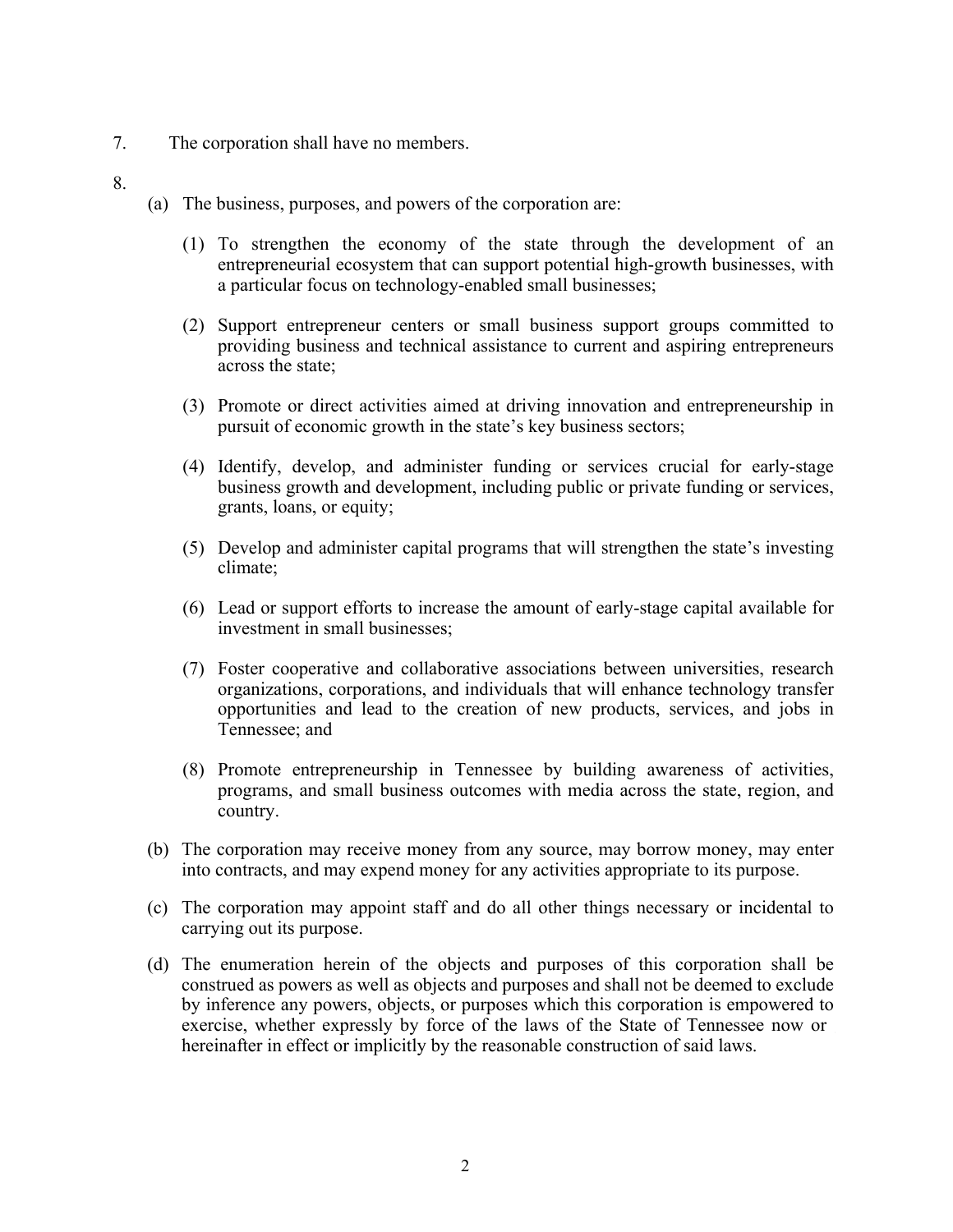- 9. Any changes in the articles of incorporation or bylaws shall be made by the corporation's Board of Directors subject to the approval by the General Assembly of the State of Tennessee.
- 10. The corporation shall have no seal.
- 11.
- (a) The corporation shall submit an annual report to the Governor and to the General Assembly. Such report is due on the first day of November of each year and shall include detailed information on the structure, operation, and financial status of the corporation.
- (b) The corporation shall conduct an annual public hearing to receive comments from interested parties regarding the report. Notice of such hearing shall be given at least thirty (30) days before the hearing.
- (c) The corporation is subject to an annual audit by the comptroller of the Treasury, and the corporation shall bear the full costs of this audit.
- 12.
- (a) The corporation shall be governed by a Board of Directors consisting of twenty-two (22) natural persons.
- (b) Fourteen (14) members of the Board of Directors shall represent and be appointed from the private sector. Three (3) representatives of the private sector shall be appointed by the Governor, two (2) representatives shall be appointed by the Speaker of the House of representatives, two (2) representatives shall be appointed by the speaker of the senate, and seven (7) representatives from the private sector shall be nominated by the Board of Directors' nominating committee and approved by majority vote of the Board of Directors.
- (c) Seven (7) members of the Board of Directors shall represent and be appointed from the public sector. Three (3) representatives of the public sector shall be appointed by the Governor, two (2) representatives shall be appointed by the Speaker of the House of Representatives, and two (2) representatives shall be appointed by the Speaker of the Senate. One (l) representative of the public sector appointed by the Governor shall be a person selected from a list of three (3) citizens furnished by the Tennessee Municipal League or from a list of three (3) citizens furnished by the Tennessee County Services Association. The Governor shall consult with such interested organizations to determine a qualified person to fill the position on the Board.
- (d) The Commissioner of Economic and Community Development shall serve ex officio on the Board of Directors of the corporation.
- (e) The corporation shall elect a chair, vice chair, secretary and such other officers as it deems necessary from among its members.
- (f) One (1) representative of the private sector and one (1) representative of the public sector appointed by the Governor shall initially serve a two-year term. One (1)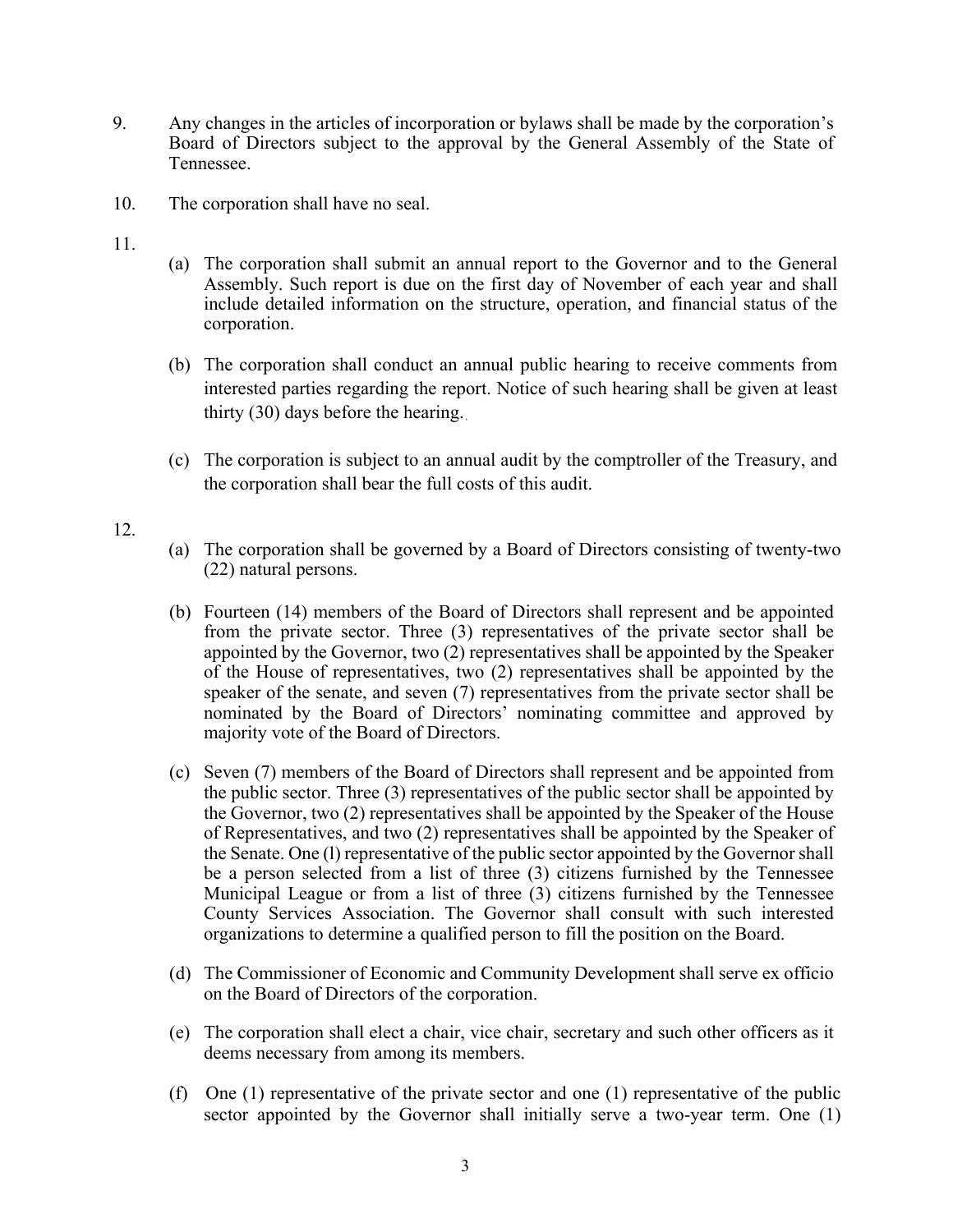representative of the private sector and one (1) representative of the public sector appointed by the Speaker of the House of Representatives shall initially serve a twoyear term. One (1) representative of the private sector and one (1) representative of the public sector appointed by the Speaker of the Senate shall initially serve a twoyear term. Three (3) representatives from the private sector nominated by the Board of Directors' nominating committee and approved by majority vote of the Board of Directors shall initially serve a two-year term. One (1) representative of the private sector and one (1) representative of the public sector appointed by the Governor shall initially serve a three-year term. One (1) representative of the private sector appointed by the Speaker of the Senate and one (1) representative of the public sector appointed by the Speaker of the House of Representatives shall initially serve a three-year term. Two (2) representatives from the private sector nominated by the Board of Directors' nominating committee and approved by majority vote of the Board of Directors shall initially serve a three-year term. One (1) representative of the private sector and one (1) representative of the public sector appointed by the Governor shall initially serve a four-year term. One (1) representative of the private sector appointed by the Speaker of the House of Representatives and one (1) representative of the public sector appointed by the Speaker of the Senate shall initially serve a four-year term. Two (2) representatives from the private sector nominated by the Board of Directors' nominating committee and approved by majority vote of the Board of Directors shall initially serve a four-year term. After the initial appointments, all members shall serve four-year terms, except the Commissioner of Economic and Community Development who shall serve by virtue of such office, and the two (2) members of the former Tennessee Science and Technology Advisory Council, who shall serve according to their respective terms on the council. Board members are eligible to serve successive terms if reappointed by the original authority.

- (g) The Board of Directors shall appoint an Executive Committee of five (5) of its members to administer the day-to-day operations of the corporation. The Chair of the corporation shall also serve as the Chair of the Executive Committee.
- (h) The Board of Directors shall not meet more than eight (8) times in a calendar year. The Executive Committee shall not meet more than four (4) times in a calendar year.
- (i) In making appointments to the Board of Directors, the Governor, Speaker of the House and Speaker of the Senate shall consider the racial diversity of the Board of Directors in order to ensure that representatives selected reflect the racial composition of Tennessee.
- (j) The Board of Directors shall adopt and implement a conflict of interest policy for Board members. The policy shall mandate annual written disclosures of financial interests, other possible conflicts of interest, and an acknowledgement by Board members that they have read and understand all aspects of the policy. The policy shall also require persons who are to be appointed to the Board of Directors to acknowledge, as a condition of appointment, that they are not in conflict with the conditions of the policy.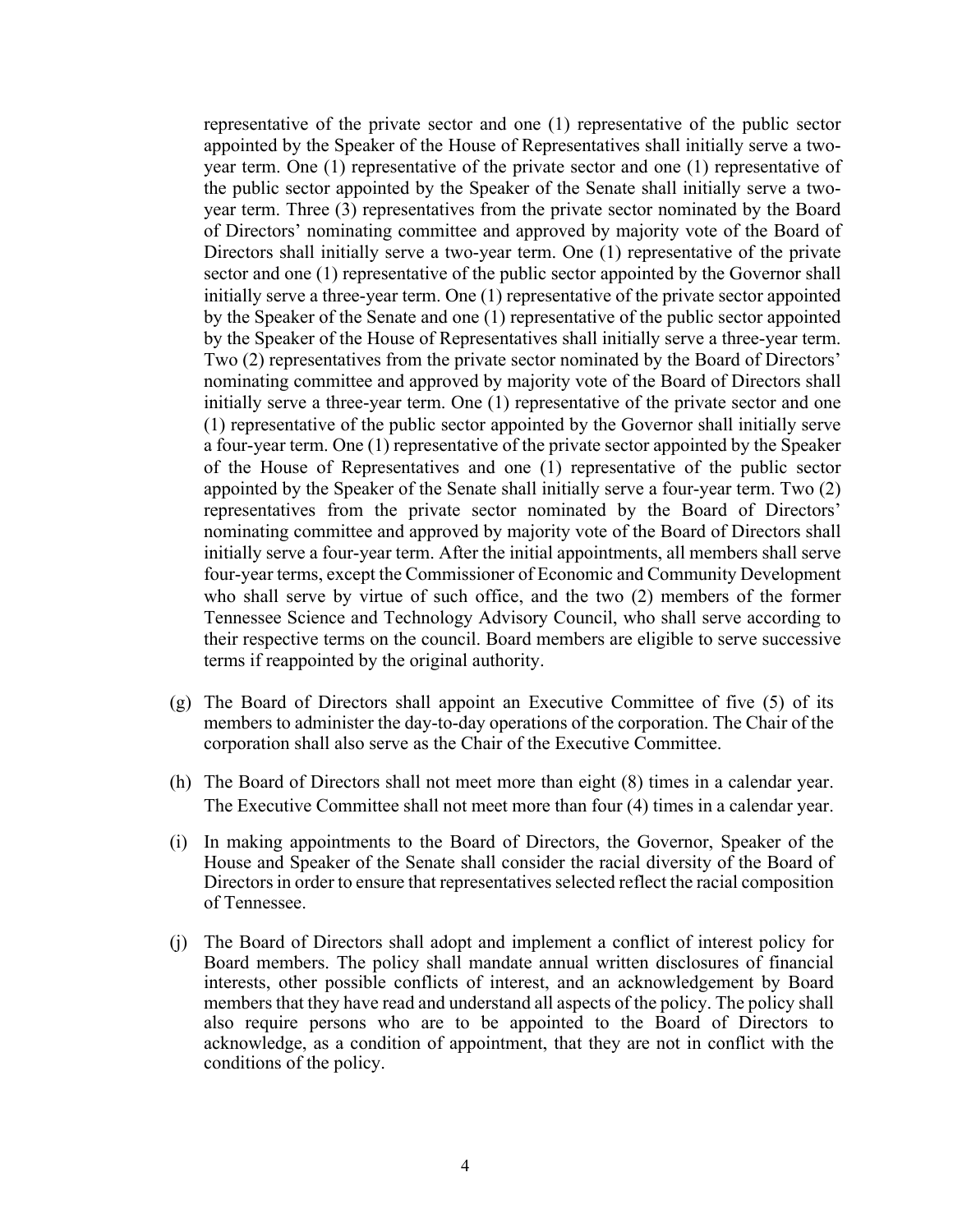13. In accordance with the provisions of Chapter No. 517 of the 1997 Tennessee Public Acts, any documentary materials or data made or received by any member of the Board of Directors or employee of the corporation to the extent that such material or data consists of trade secrets or commercial or financial information regarding the operation of any business conducted by an applicant for, or recipient of, any form of assistance that the corporation is empowered to render, or regarding the competitive position of such applicant in a particular field of endeavor, shall not be deemed public records and shall not be subject to Tennessee Code Annotated, Title 10, Chapter 7 provided, that if the corporation purchases a qualified security from such applicant, the commercial and financial information, excluding trade secrets, shall be deemed to be a public record of the corporation and subject to Title 10. Chapter 7, after the expiration of seven (7) years from the date of purchase of such qualified security, or, in the case of such information being made or received by any member or employee of the corporation after the purchase of such qualified security, seven (7) years from the date such information was made or received. Any discussion or consideration of such trade secrets or commercial or financial information may be held by the Board, or any subcommittee of the Board, in executive sessions closed to the public. All applications (except the identity of the applicants) and supporting documentary materials or data, including personal financial records, trade secrets, commercial or financial information and proprietary information of applicants, and all executive sessions or portions thereof conducted by the Board, or any subcommittee of the Board, for the purpose of reviewing applications for assistance shall be confidential and exempt from Tennessee Code Annotated, Title 8, Chapter 44.

14.

- (a) The Charter of the corporation shall remain in effect until the General Assembly provides for termination of such certification.
- (b) Upon dissolution of the corporation, the Board of Directors shall, after paying or making provisions for the payment of all liabilities of the corporation, distribute all assets of the corporation except property of the State of Tennessee in such manner as the Board of Directors shall determine to such organization or organizations organized and operated exclusively for charitable, educational, or scientific purposes as shall at the time qualify as an organization described in Section  $501(c)(3)$  of the Internal Revenue Code, or corresponding provisions of any subsequent federal tax laws, contributions to which are deductible under said Code and which have purposes consistent with and similar to the purposes for which this corporation is organized and in accordance with local, state and federal regulations regarding housing funds.
- 15. Debts incurred by the corporation under authority of Chapter No. 517 of the 1997 Public Acts of the State of Tennessee do not represent or constitute a debt of the State of Tennessee within the meaning of the provisions of the Constitution of Tennessee or Tennessee Code Annotated.
- 16. This Charter shall be subject in all respects to the laws of the State of Tennessee.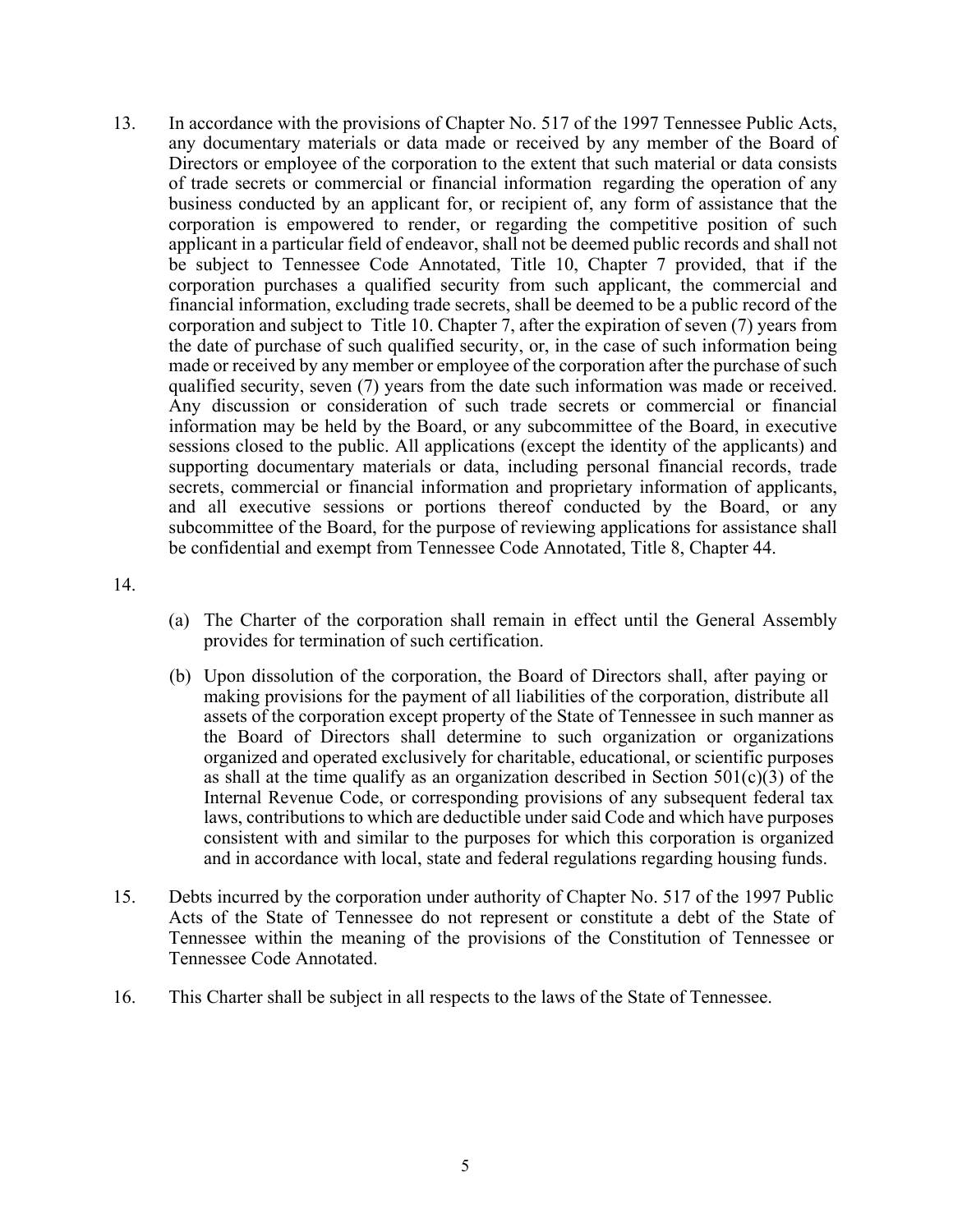Date: October 15, 2020

## **TENNESSEE TECHNOLOGY DEVELOPMENT CORPORATION DBA LAUNCH TENNESSEE**

By:  $U_{\mathcal{W}}/U_{\mathcal{W}}$ 

 Van Tucker CEO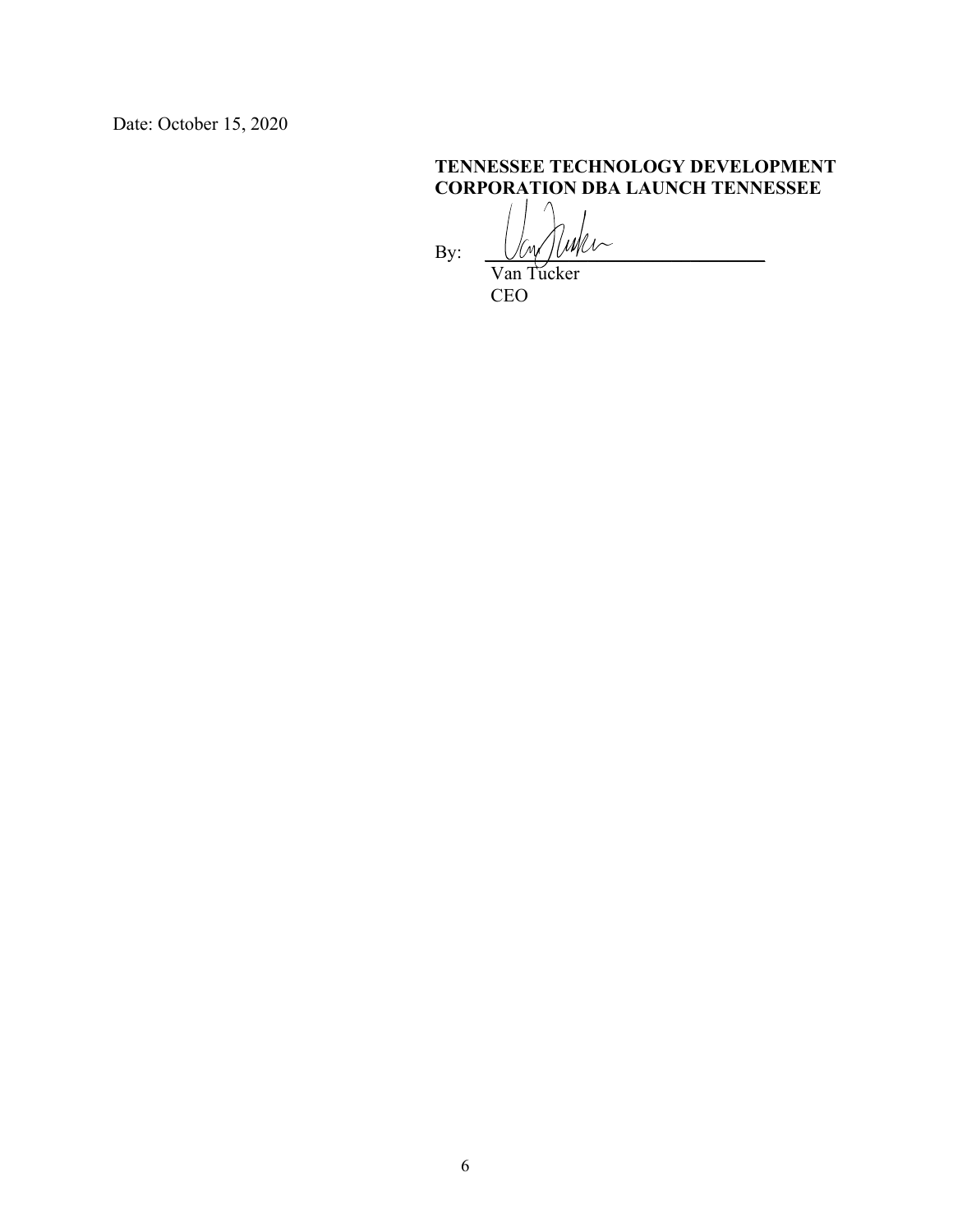#### AMENDED AND RESTATED BYLAWS

#### of the

## TENNESSEE TECHNOLOGY DEVELOPMENT CORPORATION

### dba

# LAUNCH TENNESSEE

#### ARTICLE 1 NAME

The name of the Corporation is the Tennessee Technology Development Corporation dba Launch Tennessee.

### ARTICLE 2

These Bylaws shall be subject in all respects to the laws of the State of Tennessee and the Corporation's Charter, to the extent it is consistent with applicable laws.

#### ARTICLE 3 PURPOSES

The purpose of the Corporation shall be as provided in its Charter. The aims of the Corporation are to be carried out through any and all lawful activities, including others not specifically stated in the Charter but incidental to the stated aims and purposes, both directly and through contributions to any other corporation, trust, fund or foundation whose purposes are charitable, scientific, or educational provided that any such activity or contribution shall conform to any applicable restrictions or limitations set forth in the Corporation's Charter or which are imposed on corporations described in Section  $501(c)(3)$  of the Internal Revenue Code and the Regulations thereunder or on any contributions of the Corporation which are deductible under Section  $170(c)(2)$  of the Internal Revenue Code as presently enacted, or as they may hereafter be amended or supplemented, or replaced by new sections of similar import, and to the final regulations thereunder.

## ARTICLE 4 BOARD OF DIRECTORS

- 4.1 Composition of the Board. The Board will be composed according to the guidelines specified by the Corporation's Charter.
- 4.2 Election of Officers. The Board shall elect a Chair, Vice-Chair, Secretary and such other officers as it deems necessary from among its members.
- 4.3 Appointment of Committees. In accordance with the guidelines specified by the Corporation's Charter, the Board shall appoint an Executive Committee to administer the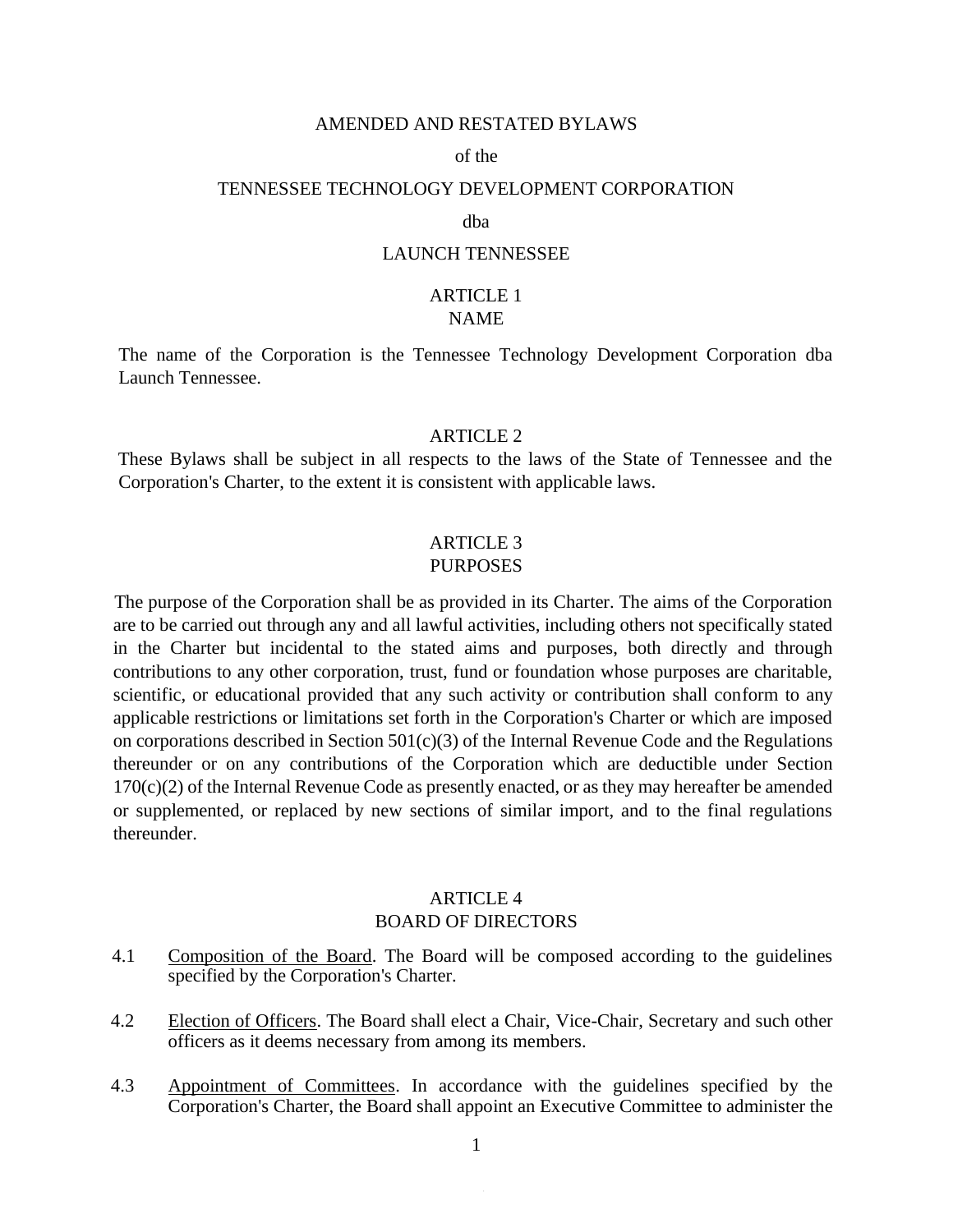day-to-day operations of the Corporation, with the Executive Committee having authority to act on behalf of the Board during the periods between meetings of the Board. The Board may establish from time to time such additional committees, consisting of directors and/or others, as it deems appropriate, define their purposes and roles, and specify terms or provisions for termination, all on terms set out by the Board.

4.4 Staff Members. The Board of Directors shall appoint such staff members as deemed appropriate to assist the Executive Committee in administration of the day-to-day operations of the Corporation, with such staff members having duties, responsibilities, authority, and compensation as set out by the Board.

## ARTICLE 5 **MEETINGS**

- 5.1 Meetings of Board and Committees. The Board shall hold an annual meeting each year at such time and place set by the Board. By resolution, the Board may establish a date or dates on which regular meetings of the Board or any committee shall be held between annual meetings. Special meetings of the Board may be called at any time by the Chair, the President, the Secretary or any two (2) Directors, provided that the Board shall not meet more often than eight (8) times in a calendar year. A committee of the Board may meet on the dates established by the Board, or, if none, on the date set at its previous meetings or when earlier called by its chair or by a majority of its members, provided that the Executive Committee shall not meet more than four (4) times in a calendar year.
- 5.2 Place of Meetings. Meetings of the Board shall be held at any place either within or without the State of Tennessee that the Board may from time to time appoint by resolution or, if no resolution is in force, at the principal office of the Corporation, or at such other place as shall have been designated in the notice of the meetings.
- 5.3 Notice Requirements. Notice of annual and other regular meetings and of any special meetings, setting forth the place and the day and hour of the meeting, shall be given to each Director, by any usual means of communication, not less than two (2) days before the meeting date. The two-day notice requirement may be shortened to not less than twelve ( 12) hours if it is determined by the Chairman of the Board, to be recorded in the minutes, (hat the matters to be considered at that meeting require action by the Board within a time frame such that two (2) days' notice is not practicable. If required by applicable state laws, adequate notice of such meetings shall also be given to the general public. Neither the business to be transacted at, nor the purpose of, any regular or special meeting need be specified in the notice or any waiver of notice except as required by applicable laws of the State of Tennessee.
- 5.4 Quorum. At all meetings of the Board, a majority of the number of Directors then in office shall constitute a quorum for the transaction of business. The presence of a majority of the membership of a committee of the Board shall be required for the transaction of business by that committee. When a quorum is once present to organize a meeting, a meeting may be later adjourned despite the absence of a quorum caused by the subsequent withdrawal of any of those present.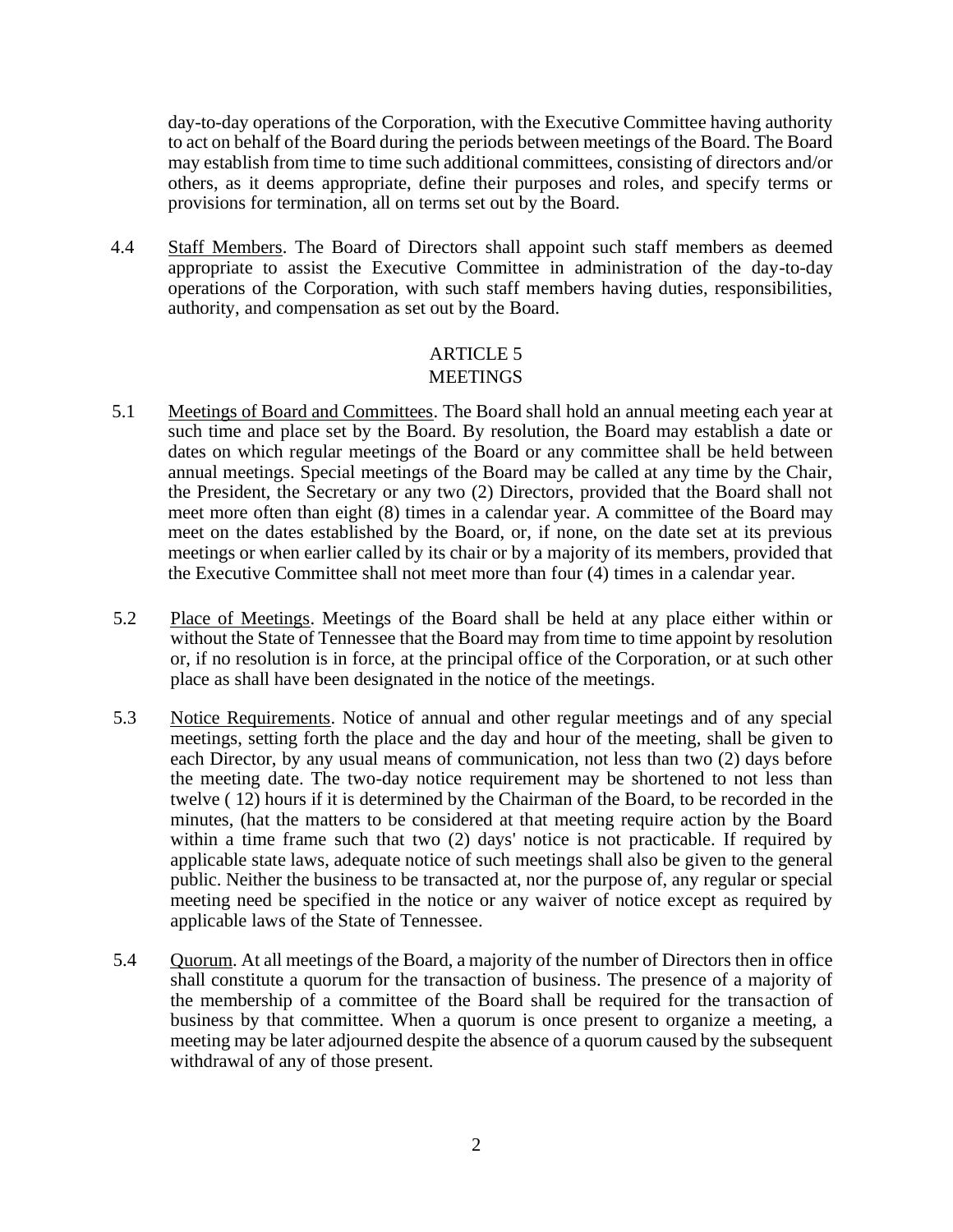- 5.5 Voting. The vote of a majority of the members present at a meeting at which a quorum is present shall be the act of the Board or any committee unless the provisions of the Tennessee Nonprofit Corporation Act provide for a higher or lower quorum.
- 5.6 Presumption of Assent. A Director who is present at a meeting of the Board, or any committee thereof, shall be presumed to have concurred in any action taken at the meeting unless his dissent to such action shall be entered in the minutes of the meeting or unless he shall submit his written dissent to the person acting as the Secretary of the meeting prior to the adjournment of the meeting or shall deliver or send such dissent by registered or certified mail to the Secretary of the Corporation within seven (7) days after the adjournment of the meeting. Such right to dissent shall not apply to a Director who voted in favor of such action. A Director who is absent from a meeting of the Board, or any committee thereof, at which such action is taken shall be presumed to have concurred in the action unless he shall deliver or send by registered or certified mail his dissent to such action to the Secretary of the Corporation or shall cause such dissent to be filed with the minutes of the proceedings of the Board or committee within twenty-one (21) days after learning of such action.
- 5.7 Action by Consent. Directors may take any action which they are required or permitted to take without a meeting on written consent setting forth the action so taken, signed by all of the Directors.
- 5.8 Virtual Meetings. Participation by members of the Board or any committee designated by the Board in any meeting of the Board or committee shall be permitted by means of telephone conference, videoconference, webinar or other means of which all persons participating in the meeting can hear each other and observe any presentations or materials provided in real-time display. Notice of any meeting by virtual conference shall be in accordance with paragraph 5.3. Such notice shall state that the meeting will be conducted virtually. Participation in such a virtual meeting pursuant to this paragraph 5.8 shall constitute presence in person at such meeting for purposes of quorum requirements and voting and for all other purposes not prohibited by applicable state law. The Directors shall be promptly furnished a copy of the minutes of any meeting held under this paragraph.
- 5.9 Record of Proceedings. The Board of Directors shall keep a record of all its proceedings, which shall be at all times subject to the inspection of any member of the Board of Directors. Such records shall be promptly and fully recorded, shall be open to public inspection if required by applicable state laws, and shall include, but not be limited to, a record of persons present, all motions, proposals and resolutions offered, the results of any votes taken, and a record of individual votes in the event of roll call. All decisions of the Board of Directors shall be by public vote, or public ballot or public roll call, unless exempt under applicable Tennessee law.

# ARTICLE 6 DUTIES AS TO FUNDS OF CORPORATION

6.1 Disbursements. Disbursements from the income or from the assets of the Corporation for uses and purposes consistent with the objects and purposes of the Corporation as outlined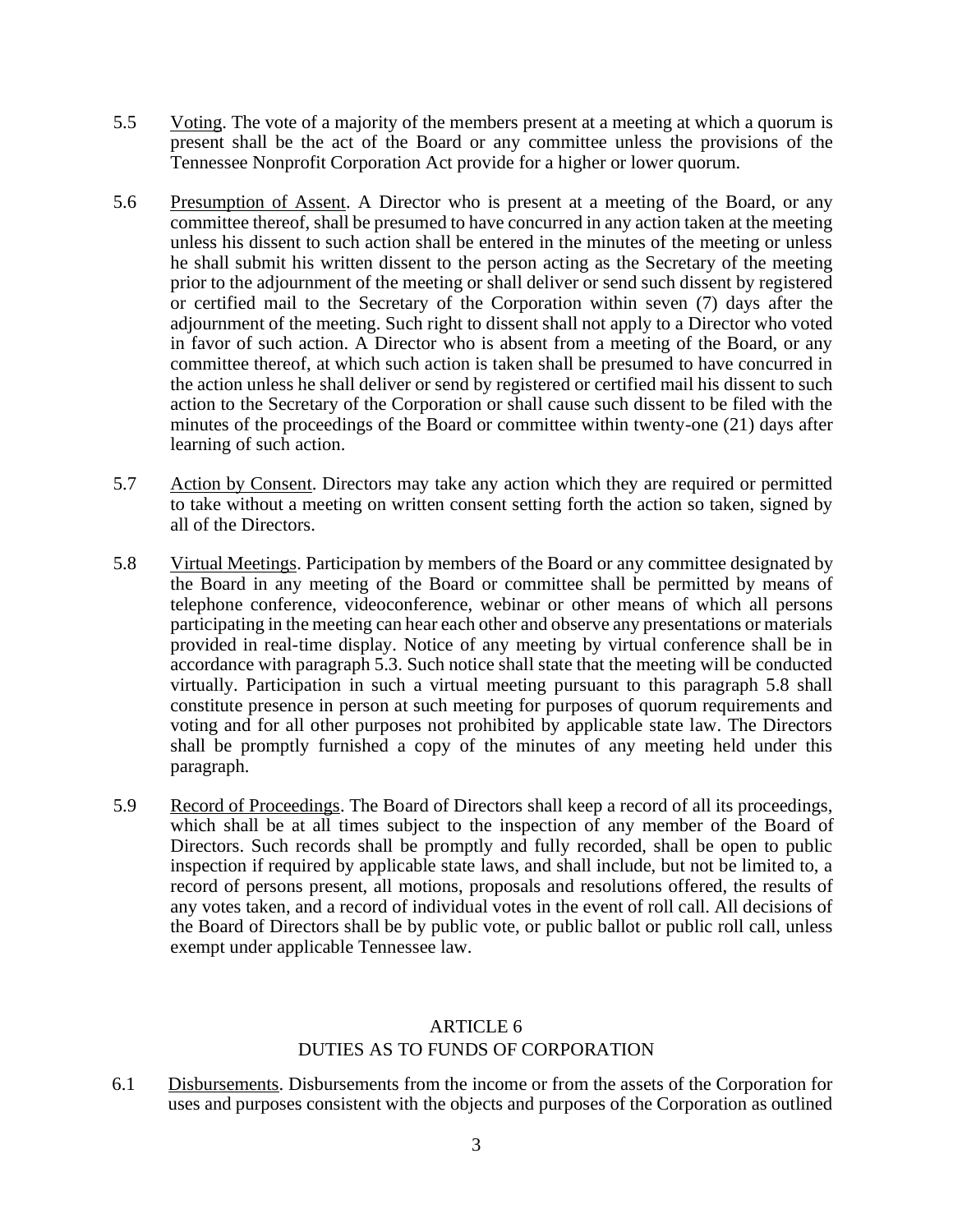in the Charter of Incorporation and these By-laws shall be made on the order of or with authority granted by the Board of Directors.

- 6.2 Contributions. Any contribution to the Corporation through any means whatsoever shall not be complete until accepted by the Corporation through action of the Board of Directors, and the Board shall have full authority to reject or refuse to accept any contribution for any reason, including but not limited to the specifications of a use of, or a restriction on the use of, any contribution which conflicts with the purposes of the Corporation, its tax-exempt status, or its status as a public charity.
- 6.3 Restricted Gifts. If at any time it shall appear that circumstances have so changed as to make unnecessary, undesirable, impractical or impossible a literal compliance by the Corporation with the expressed desire of a donor or testator from whom the Corporation has acquired funds or other property, the Board may take such steps as it deems necessary to direct the application of any such funds or other property to such other educational, charitable, or scientific purposes of a public nature, or others of a similar nature recognized by the federal government as entitled to tax exemption, as in its judgment will to the extent possible carry out the purposes of such donor or testator.
- 6.4 Management of Assets. Any fund or funds or assets of any kind or nature whatsoever which may be acquired by the Corporation from any source whatsoever may be transferred by the Board of Directors or any officer or staff member of the Corporation so authorized by the Board of Directors for the purpose of management and investment to any bank or banks in the State of Tennessee, having trust powers and active in the acceptance and management of trusts.
- 6.5 Agency Relationship. Any transfer of any asset of this Corporation made to any of such banks shall vest legal title to any such asset in the said transferee bank, as agent of any custodian for the Corporation, nevertheless, for the sole purpose of management and investment subject to the approval of the Board and any income thereon shall be income of this Corporation. The Board may enter into any agency agreement with each such bank, giving each of them such powers and duties pertaining to the assets so held by it as may be deemed proper and consistent with the purposes of the Corporation by the Board of Directors, and agreed to by said bank.
- 6.6 Authority. The Board may authorize any officer, staff member, or agent of the Corporation by resolution to enter into any contract or execute and deliver any instrument in the name of the Corporation, and no officer, staff member, or agent shall have any power or authority to bind the Corporation by any contract or engagement, or to pledge its credit or to render it liable for any amount, without such authorization.
- 6.7 Depositories. All funds of the Corporation shall be deposited to its credit in such depository or depositories as the Board may designate, and for the purpose of such deposits, any person or person to whom such power is delegated by resolution of the Board may endorse, assign, and deposit checks, drafts and other orders for the payment of funds payable to the order of the Corporation. All checks, drafts or other orders shall be signed by such person or persons as may from time to time be designated by the Board.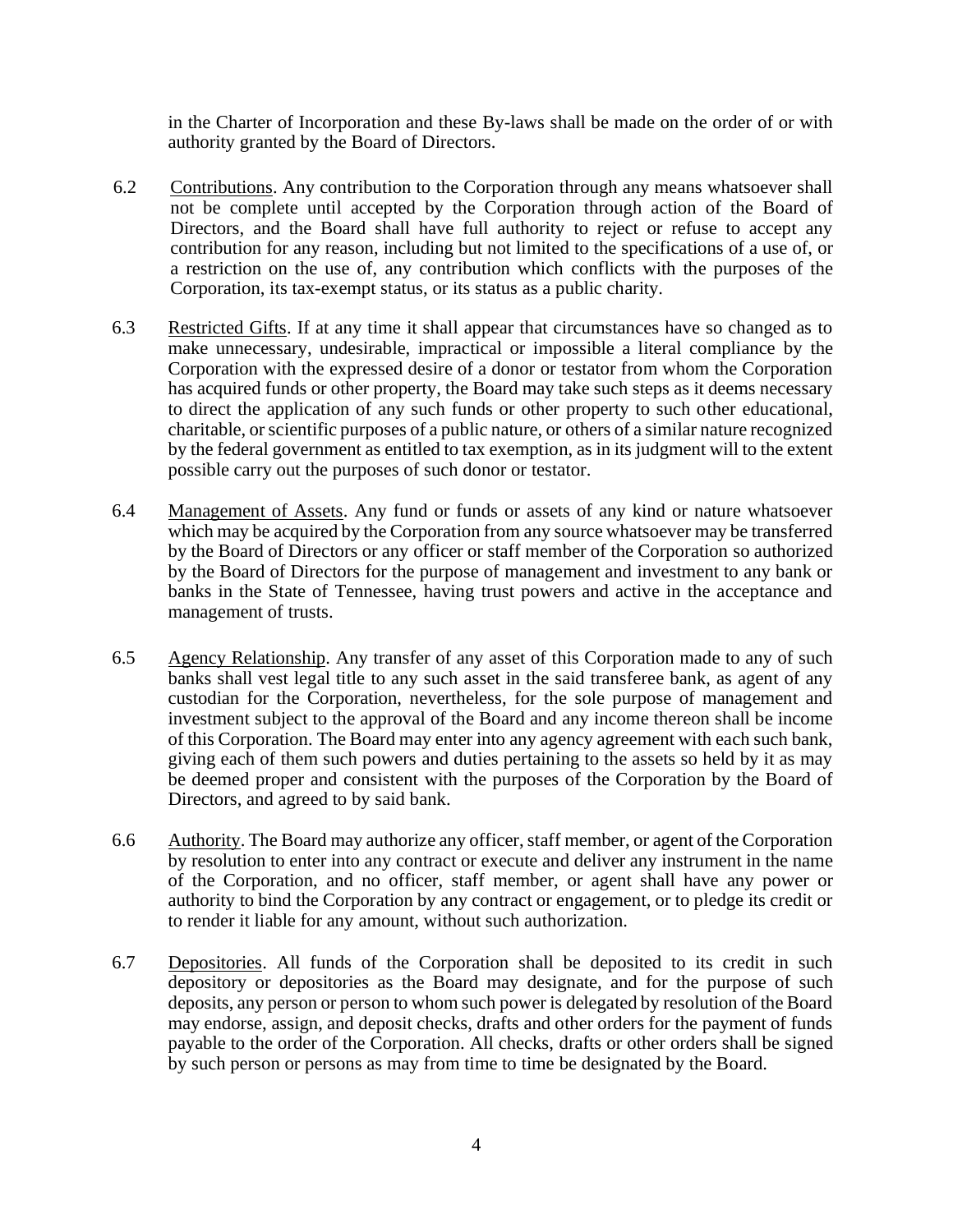6.8 Net Earnings. No part of the net earnings of the Corporation shall inure to the benefit of, or be distributed to its directors, officers, or other private persons, except that the Corporation shall be authorized and empowered to pay reasonable compensation for services rendered and to make payments and distributions in furtherance of the purposes set forth hereinabove.

## ARTICLE 7

## MISCELLANEOUS

- 7.1 Conflict of Interest. In order to assure the integrity and objectivity of decisions made on behalf of the Corporation, each Director, officer, and staff member is required to disclose to the Corporation in writing any conflict of interest transaction. A conflict of interest transaction is a transaction with the Corporation in which a Director, an officer, or staff member has a direct or indirect interest. Any conflict of interest must be resolved in accordance with applicable state law before the Corporation may proceed with the transaction.
- 7.2 Stock in Other Companies. The Board of Directors may authorize a corporate representative to vote, endorse for transfer or take any other action necessary with respect to shares of stock and securities issued by any other corporation and owned by this Corporation; and he/she may make, execute and deliver any proxy, waiver or consent with respect thereto, all in accordance with the directives of the Board.
- 7.3 Documentary materials. Any documentary materials or data made or received by any member of the Board of Directors or employee of the Corporation to the extent that such material or data consists of trade secrets or commercial or financial information regarding the operation of any business conducted by an applicant for, or recipient of, any form of assistance that the Corporation is empowered to render, or regarding the competitive position of such applicant in a particular field of endeavor, shall not be deemed public records and shall not be subject to Tennessee Code Annotated, Title 10, Chapter 7 provided, that if the Corporation purchases a qualified security from such applicant, the commercial and financial information, excluding trade secrets, shall be deemed to be a public record of the Corporation and subject to Title 10. Chapter 7, after the expiration of seven (7) years from the date of purchase of such qualified security, or, in the case of such information being made or received by any member or employee of the Corporation after the purchase of such qualified security, seven (7) years from the date such information was made or received. Any discussion or consideration of such trade secrets or commercial or financial information may be held by the Board, or any subcommittee of the Board, in executive sessions closed to the public. All applications (except the identity of the applicants) and supporting documentary materials or data, including personal financial records, trade secrets, commercial or financial information and proprietary information of applicants, and all executive sessions or portions thereof conducted by the Board, or any subcommittee of the Board, for the purpose of reviewing applications for assistance shall be confidential and exempt from Tennessee Code Annotated, Title 8, Chapter 44.